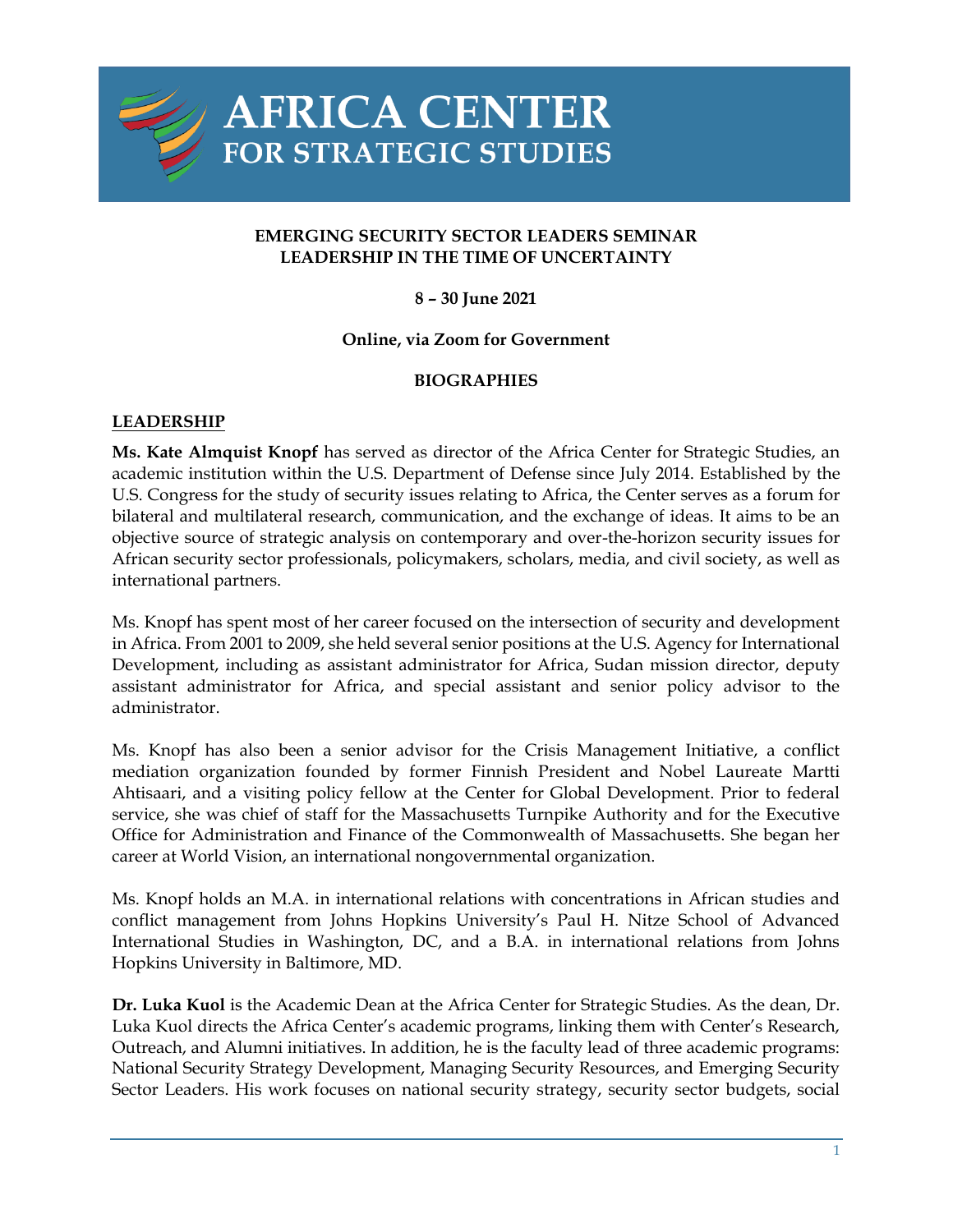contracts, food security and resilience, and the security-development-governance nexus. Dr. Kuol is also a Global Fellow at the Peace Research Institute Oslo, a Fellow at the Rift Valley Institute, and an Associate Professor of Economics (on leave) at the University of Juba in South Sudan. He also sits on the editorial board of the Disasters Journal, published by the Overseas Development Institute.

Prior to joining the Africa Center, Dr. Kuol served as director of the Centre for Peace and Development Studies and Associate Professor of Economics at the College of Social and Economic Studies at the University of Juba in South Sudan. He was also on the teaching staff of the Faculty of Economics and Rural Development at the University of Gezira in Sudan. He was a fellow at the Carr Center for Human Rights Policy at Harvard Kennedy School and a Visiting Fellow at the Institute of Development Studies in the United Kingdom. He served as Minister of Presidential Affairs for the Government of Southern Sudan and as National Minister of Cabinet Affairs for the Republic of Sudan. He has also worked as a senior economist for the World Bank in Southern Sudan.

He received his Bachelor of Science with honors from the Faculty of Economics and Social Studies at the University of Khartoum, an M.A. in Economics, an M.B.A. from the Catholic University of Leuven, Belgium, and a Ph.D. from the Institute of Development Studies at the University of Sussex in the United Kingdom.

# **KEYNOTE SPEAKER**

**H.E. Olusegun Obasanjo** served as President of the Federal Republic of Nigeria from 1999 to 2007. He served as the Head of the Federal Military Government of Nigeria and Commander-in-Chief of the Nigerian Armed Forces from 1976 to 1979. He presided over the voluntary transition to civilian democratic rule in 1979. In 2008, he was appointed as a special envoy for Africa by the United Nations and has since overseen democratic elections on behalf of the African Union and ECOWAS.

President Obasanjo is one of the most distinguished elder statesmen of Africa. He brings with him a long-standing commitment to peace on the African continent and an intimate knowledge of Central African politics. He has been involved in a number of international mediation efforts, particularly in Namibia, Angola, South Africa, Mozambique and Burundi. President Obasanjo has consistently supported the deepening and widening of regional cooperation through the Economic Community of West African States (ECOWAS) and the Co-prosperity Alliance Zone incorporating Benin, Ghana, Nigeria and Togo.

In 2008, the United Nations Secretary- General, Ban Ki-moon, appointed him as his Special Envoy to the Great Lakes region, where he has played an integral part in mediation efforts in eastern Democratic Republic of the Congo. He has previously served as chairman of the Group of 77, chairman of the Commonwealth Heads of Government Meeting, and chairman of the NEPAD Heads of State and Government Implementation Committee.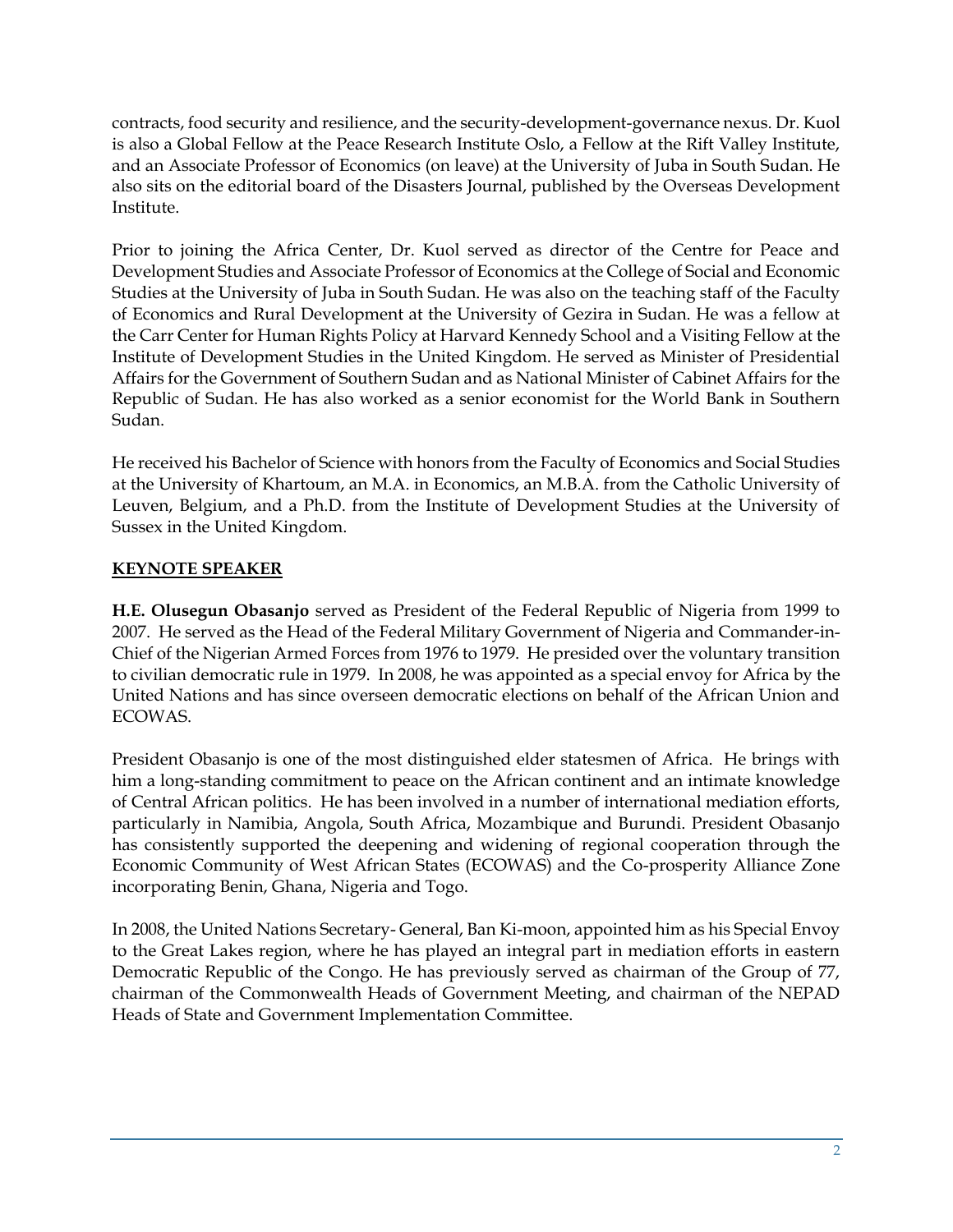#### **SPEAKERS (in alphabetical order)**

**H.E. Kamissa Camara** is a senior visiting expert for the Sahel at the U.S. Institute of Peace. She is a sub-Saharan Africa policy analyst and practitioner with 15 years of professional experience. She has served as Mali's minister of foreign affairs, minister of digital economy and planning, and most recently, as chief of staff to the president of Mali. Previous to that, she served as senior foreign policy advisor to the president.

Prior to working with the Malian government, Camara held leadership positions in Washington, D.C. with the International Foundation for Electoral Systems, the National Endowment for Democracy (NED) and Partners Global. At NED, Camara co-founded and co-chaired the Sahel Strategy Forum. She also spearheaded a multi-million-dollar program supporting civil society initiatives in West and Central Africa, with a particular focus on the Sahel. From 2015 until 2018, she was the Sahel and sub-Saharan Africa instructor at the State Department's Foreign Service Institute where she trained U.S. diplomats before their postings in the region. A well-published political commentator and television pundit, Camara has been featured, heard, and seen on CNN, Aljazeera, Voice of America, The Washington Post, France24, and RFI, among others. Camara holds a master's in international economics and development from Université Grenoble Alpes and a bachelor's in international relations from Université de Paris.

**Ambassador (ret.) Phillip Carter III** is President of the Mead Hill Group, an international executive advisory service for individuals and organizations engaged in the global marketplace of ideas, markets, and opportunities, particularly in the developing world. Prior to that, he was the Senior Foreign Service American diplomat and was United States Ambassador to Ivory Coast from 2010 to 2013. Ambassador Carter holds the diplomatic rank of Minister Counselor. From 2013 – 2015, he was Deputy to the Commander for Civil Military Engagements, United States Africa Command (AFRICOM) in Stuttgart, Germany.

Prior to his appointment as U.S. Ambassador to the Republic of Ivory Coast, Phillip Carter served as a Senior Advisor to the Africa Bureau and previously as Principal Deputy Assistant Secretary from 2008 to 2010. He also served as the Africa Bureau's Acting Assistant Secretary during the transition between the Bush and Obama Administrations. From 2007 to 2008, Phillip Carter was the U.S. Ambassador to the Republic of Guinea. Ambassador Carter has also served as the Director for West African Affairs and the Deputy Director in the Office for East African Affairs at the U.S. State Department.

Prior to that assignment, he was the Deputy Chief of Mission (DCM) at the U.S. Embassy in Antananarivo, Madagascar and DCM in Libreville, Gabon. Before his arrival in Gabon in 1997, he was an international financial economist in the State Department's Office of Monetary Affairs in the Bureau of Economic and Business Affairs. During this period, he dealt with international debt and capital matters and served as the Department's point-person on International Monetary Fund issues with Africa. From 1992-1994, he served as the Economic and Commercial Counselor at the U.S. Embassy in Dhaka, Bangladesh.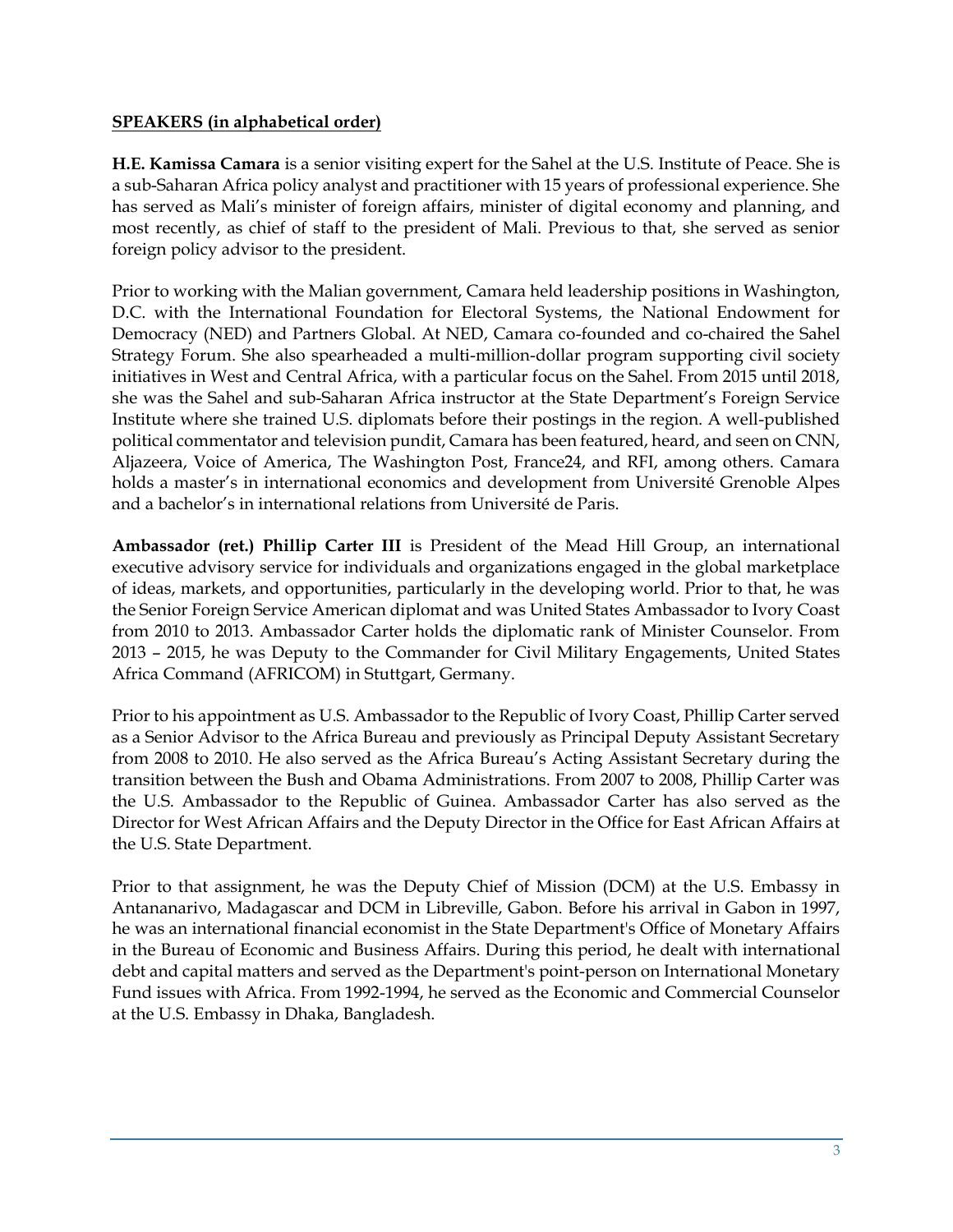Ambassador Carter received a Bachelor of Arts degree in Economics and History from Drew University in 1980, and a Master of Arts Degree in International and Development Economics from Yale University in 1995.

**Dr. Fairlie Chappuis** is an independent expert in conflict and security with fourteen years' experience in research, policy development, and operations, especially in Africa. She is a rostered expert for the International Security Sector Advisory Team and has completed projects for the European Union, the Danish Refugee Council, the Small Arms Survey, and the NYU Center for International Cooperation, among others. Previously, she worked at DCAF Geneva and the Freie Universität Berlin, and was also a visiting scholar at the Kofi Annan Institute for Conflict Transformation at the University of Liberia, the Stimson Center in Washington DC, and swisspeace in Bern. She holds a Masters from the Geneva Graduate Institute and a doctorate from the Otto Suhr Institute of Political Science at the Freie Universität Berlin.

**Lieutenant General Birame Diop** is the Military Adviser in the Department of Peace Operations (DPO) at the United Nations. Prior to his appointment, he served as the Chief of Defense Staff of the Senegalese Armed Forces. General Diop also served previously as the National Security Advisor to the President of Senegal and the Chief of Staff and the Deputy Chief of Staff of the Senegalese Air Force. As a pilot in the Senegalese Air Force, he has accumulated a total of 7,000 flying hours. General Diop has studied at the Royal Air Academy of Morocco, the University of Southern California, the Air University of Africa Center for Strategic Studies Alabama, and the College Inter Armées of Paris. General Diop is a scholar and a practitioner who has worked for many years with the Africa Center for Strategic Studies (ACSS), as a facilitator and speaker in a wide range of seminars. He was a fellow at the National Endowment for Democracy and at the Woodrow Wilson Center where he conducted research on Africa's Security Sector Reform. General Diop has published several articles on Strategic Airlift Capacities, Security Sector Reform and Civil Military Relations in Sub-Saharan Africa. He is doctoral student in Diplomacy and International relations at the Center for diplomatic and strategic studies in Dakar/Senegal.

**Dr. Mehari Taddele Maru** is currently Part-time Professor Migration Policy Centre and Academic Coordinator of the Young African Leaders Programme at the School of Transnational Governance and at the European University Institute in Florence, Italy.

Dr. Mehari is also a Fellow at the United Nations University Institute on Comparative Regional Integration Studies (UNU-CRIS), Bruges, Belgium. A graduate of Harvard and Oxford universities, he holds a PhD in Legal Sciences from JL Giessen University, Germany, an MPA from Harvard, an MSc from the University of Oxford and an LLB from Addis Ababa University. With more than 20 years of management and professional working experience in multilateral bodies, he combines research excellence with a deep knowledge of multilateral systems.

Dr. Mehari is a member of the Technical Committee of the Tana High-Level Security Forum (modelled on, and uniquely related to the Munich Security Forum for Africa), and he worked as Programme Coordinator for the AU Migration Programme and Legal Expert at the African Union Commission (AUC). He served as Programme Head for Conflict Prevention and Risk Analysis at the Institute for Security Studies (ISS) and as Director for University Reform at Addis Ababa University, in addition to serving as a member of the university's Senate and Policy Committee.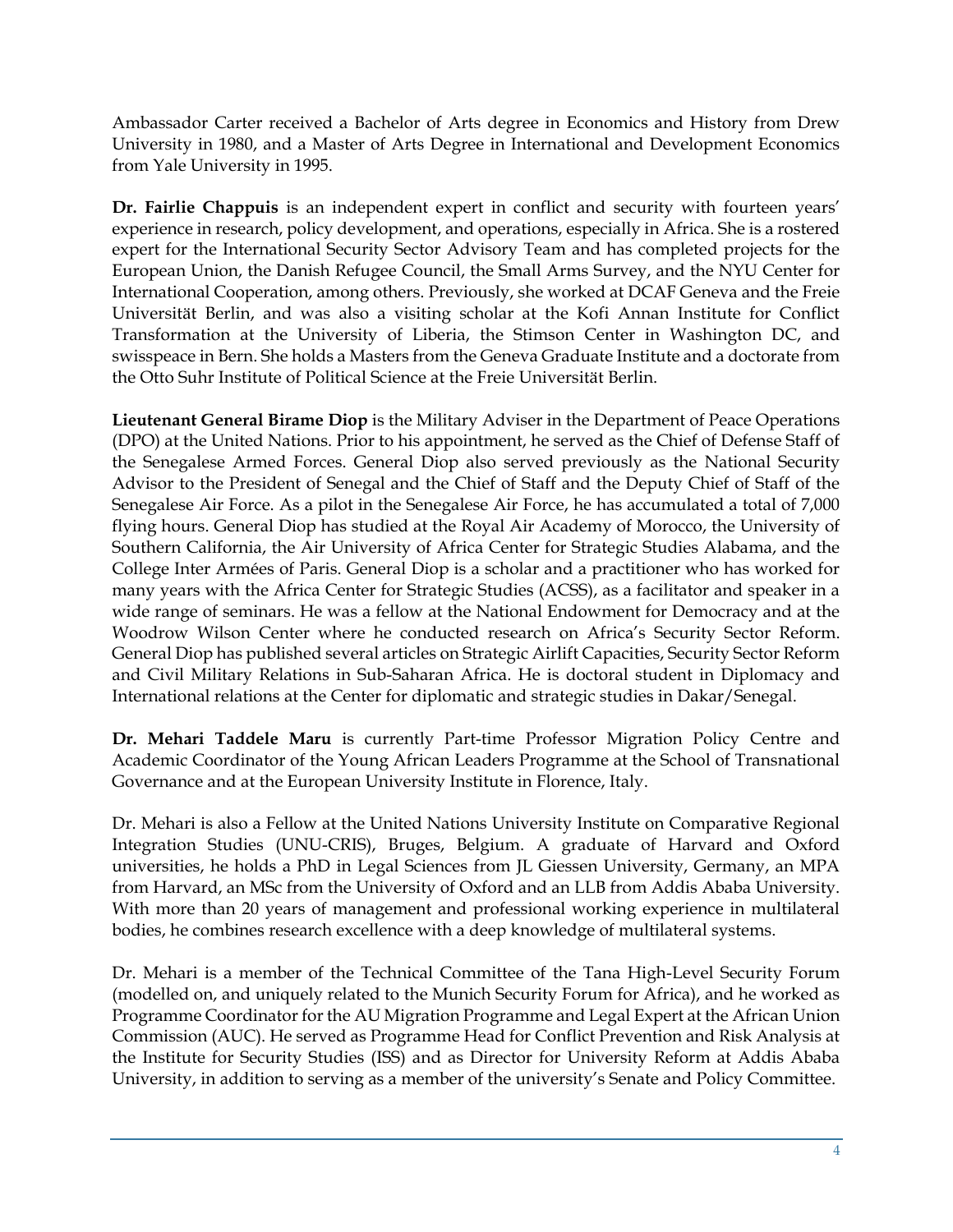He also served as a resource person to the UN Economic Commission for Africa on Transboundary Resources; the IGAD-UN High Level Dialogue; the Tana Security Forum; GIZ; the African Peace Support Trainers Association (APSTA); the West Africa Network for Peacebuilding (WANEP); the Global Partnership for the Prevention of Armed Conflict (GPPAC; the Swedish International Development Cooperation Agency (Sida); the Life and Peace Institute (L&PI: Uppsala); the Enough Project (Washington); and the Los Angeles-based relief organisation Not on Our Watch. He was also the Africa expert member for the review of the Africa-EU partnership on Migration, Mobility and Employment as well as Higher Education.

Similarly, he drafted the IGAD State of the Region Report, the IGAD Peace and Security Strategy 2020, and the State of Peace and Security of IGAD Region. He also prepared the Strategy for South Sudan Mediation and the Report of the IGAD Monitoring and Verification Mechanism of South Sudan and facilitated various South Sudan peace negotiations. As migration consultant to IGAD, he designed the IGAD Migration Action Plan (IMAP) and the Migration Priorities programme for East and Southern Africa; and I developed the Action Plan and drafted the IGAD Protocol for Free Movement of Persons while facilitating all negotiations and national consultative meetings on that Protocol.

In recognition of his expertise, he has been invited to make presentations to decision-making and policy organs of the UN, the AU and RECs: specifically, to the Peace and Security Council; the Permanent Representatives' Committee; AU and IGAD ministerial councils and RECs; and the UN Human Rights Council's Intergovernmental Working Groups. His work has been cited in various decisions of the AU Assembly of Heads of State and Government, and at Council of Ministers and ministerial conferences. An author, Dr Mehari is a critic and commentator on various regional and international issues.

**Ambassador Fatima Kyari Mohammed** is the Permanent Observer of the African Union to the United Nations. In addition to representational functions her mandate includes developing and maintaining constructive and productive institutional relationships between the African Union and United Nations institutions, supporting and coordinating the activities of the African Group at the United Nations as well as ensuring the effective monitoring, implementation, and promotion of African Union Decisions within the African group in multilateral negotiations. Prior to her appointment, she was Senior Advisor to the ECOWAS Commission. Her career spans more than two decades with a focus on peace, security, socio-economic development, regional integration, organizational development, and project management in the public and private sectors. She has studied peace, security, development, and conflict transformation (University of Innsbruck), responsible management and sustainable economic development (United Nations University for Peace, Costa Rica) and Business Communication (European University, Switzerland). She also holds a degree in Environmental Design (ABU, Zaria, Nigeria). She is also an ACSS alumna (2005) and an Eisenhower Fellow (2016).

**Ms. Michelle Ndiaye** is the Special Representative and Head of the AU Office in DRC. Prior to that, she was the Director of the Africa Peace and Security Program in collaboration with the African Union Commission at the Institute for Peace and Security Studies (IPSS) and the Head of the Tana Forum Secretariat. Ms. Ndiaye has worked on a variety of projects with various local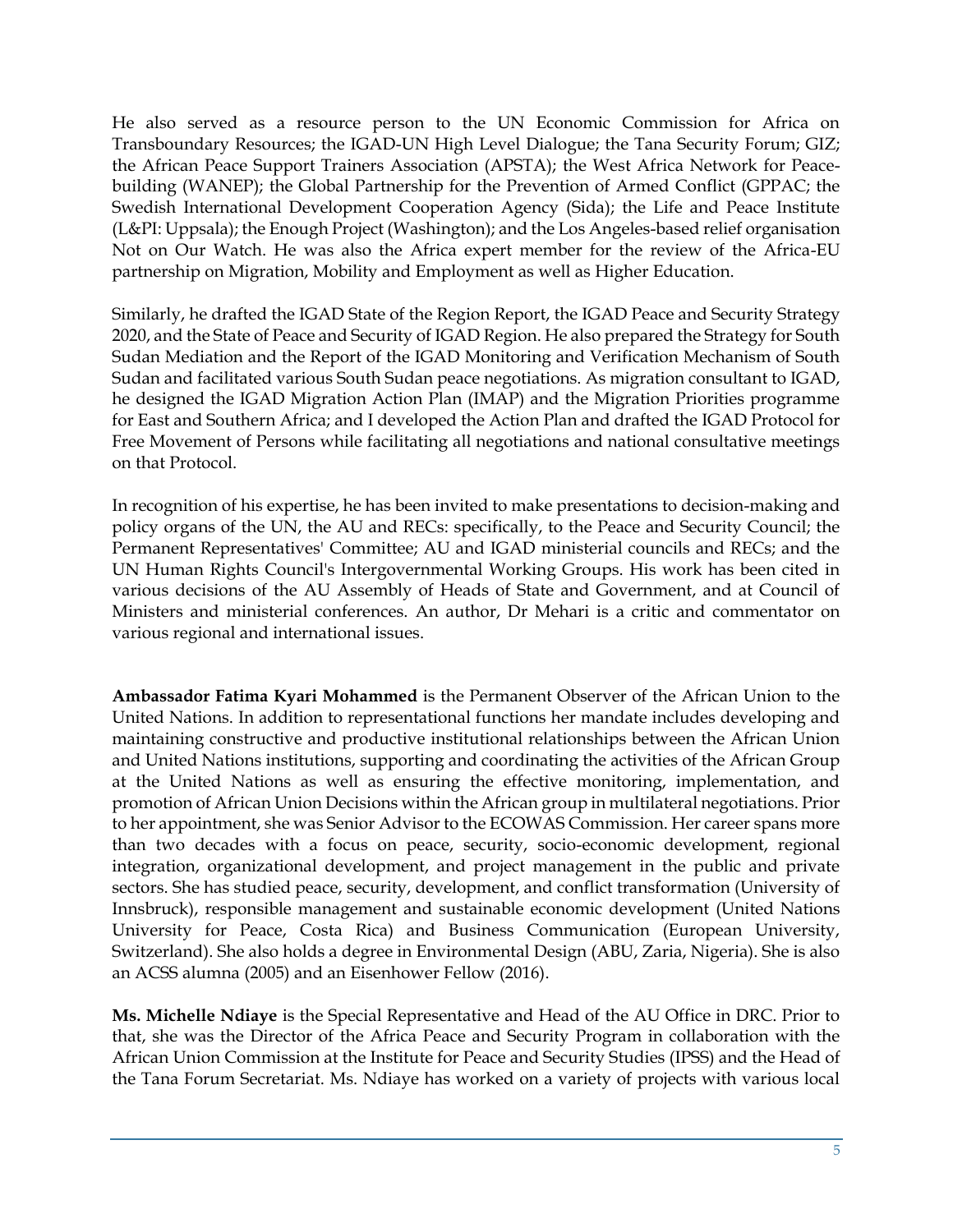and international organizations and brings on-board a wealth of experience in the field of democratic and local governance, post-conflicts and community recovery, sustainable development and environmental issues, transitional justice, communication and research. She has an extensive political and administrative managerial background and experience in large scale multi-donor program management. Before joining IPSS, she was the Managing Director of the Mandela Institute for Development Studies (MINDS). Prior to joining MINDS, between 1999 and 2011, she consecutively headed several African and international organizations as Executive Director of Greenpeace Africa, CEO of the African Institute for Corporate Citizenship (AICC), Founder and Manager of Africa Projects for Akena Research and Consulting and Regional Director of the World Association of Community Radio Broadcasters. Ms. Ndiaye started her career in 1995 as program officer at the African Institute for Democracy (IAD), a nongovernmental organization and UNDP project based in Dakar, Senegal that promotes democracy and governance in Africa and particularly in 16 West African Countries.

Ms. Ndiaye graduated in political science (BA) from Quebec University in Montreal, Canada. She holds a master's degree in public law and a post graduate degree in Political Science (DEA) from University Cheikh Anta Diop, Dakar, Senegal. She is a Doctoral Candidate at the University Leipzig, Germany.

# **FACILITATORS (in alphabetical order)**

**Dr. Nathaniel Allen** is an Assistant Professor for Security Studies, responsible for overseeing the Africa Center's academic programming on cybersecurity and peace support operations and integrating these considerations into the Center's research and outreach. His work focuses on civil-military relations, regional security partnerships, counterinsurgency efforts, and nonconventional warfare.

Prior to the joining the Africa Center, Dr. Allen was a policy advisor at the U.S. Institute of Peace Task Force on Extremism in Fragile States. He has also worked at the U.S. Department of State's Bureau of Conflict and Stabilization Operations, for the Foreign Affairs and the Armed Services Committees of the U.S. House of Representatives, and with NORC at the University of Chicago's International Projects Department. Dr. Allen's research has been published in leading policy journals and newspapers. He has received fellowships from American University, the Robertson Family Foundation, and the U.S. Institute of Peace, where he was a 2016-2017 Williams Jennings Randolph Peace Scholar.

Dr. Allen holds a Ph.D. in international relations and African studies from the Johns Hopkins University School of Advanced International Studies, an M.A. in development studies from Princeton University's Woodrow Wilson School, and a B.A. in political science from Swarthmore College.

**Dr. Anouar Boukhars** is a professor of counterterrorism and countering violent extremism, Dr. Anouar Boukhars works closely with African government and nongovernmental security sector leaders on developing and implementing activities and programs relating to counterterrorism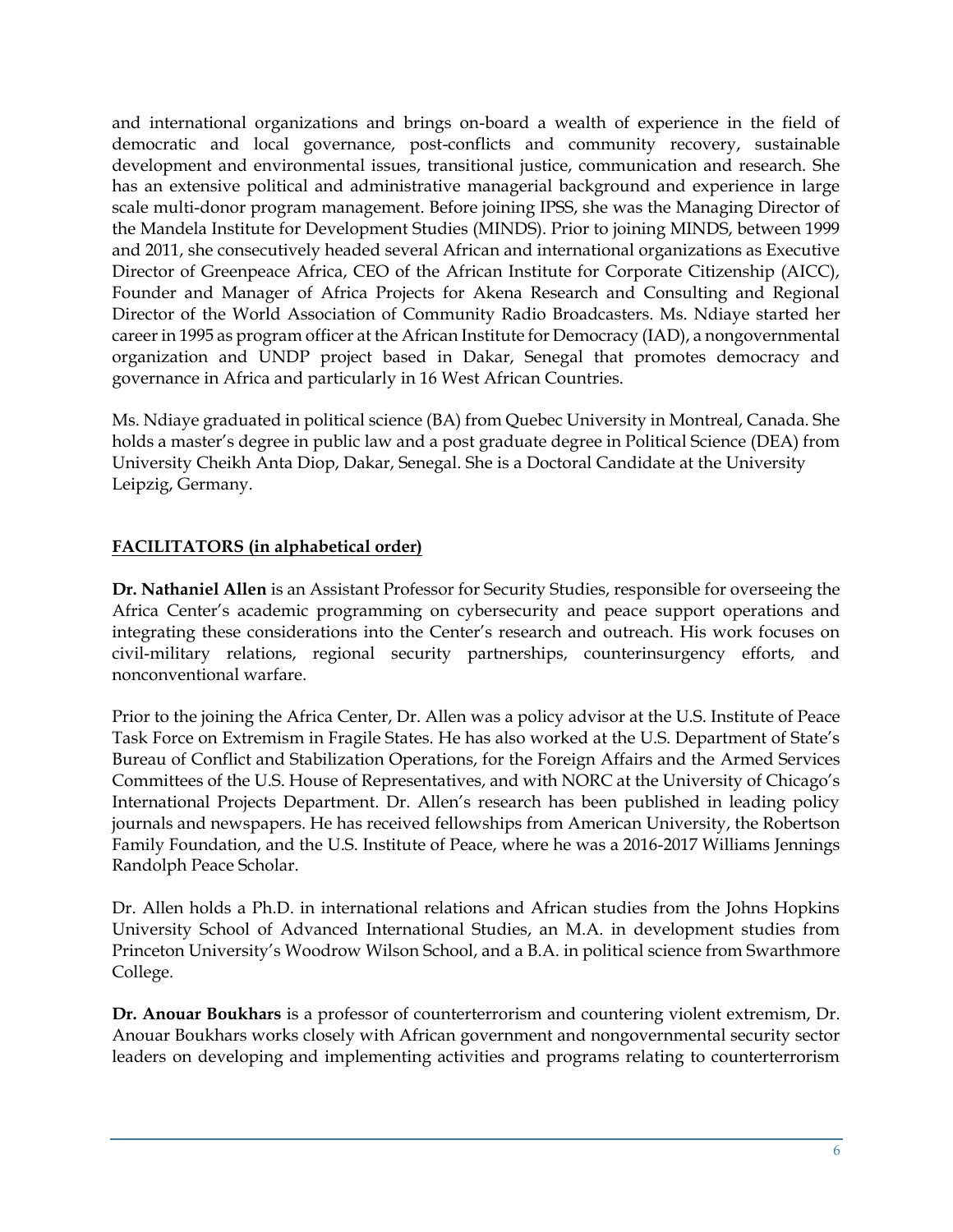and countering violent extremism. His research focuses on the dynamics of radicalization and violent extremism in Africa.

Prior to joining the Africa Center, Dr. Boukhars was a nonresident fellow in the Middle East Program at the Carnegie Endowment for International Peace and an associate professor of international relations at McDaniel College. He has served on several advisory boards and committees on the Sahel and North Africa, including at the African Peacebuilding Network at the Social Science Research Council. From August 2015 to July 2017, Dr. Boukhars served at the Institute for Peace and Security Studies in Addis Ababa, Ethiopia, as lead facilitator of its flagship program, the Executive Masters in Managing Peace and Security in Africa. His research has been published in numerous leading policy publications and academic journals. He routinely conducts fieldwork in Africa and consults frequently for the African Union, World Bank, United Nations, U.S. State Department, and European governments.

Dr. Boukhars holds a Ph.D. in international studies from Old Dominion University in Norfolk, Virginia; an M.A. in applied humanities from Al Akhaweyn University in Ifrane, Morocco; and a B.A. in English literature from Ibn Tofail University in Kenitra, Morocco**.**

**Dr. Catherine Lena Kelly** is an associate professor responsible for overseeing the Africa Center's portfolio on justice, rule of law, and governance and integrating these considerations into academic programming, research, and outreach. Her work focuses on citizen security, party politics and democratization, the rule of law and stabilization, and transnational organized crime.

Prior to joining the Africa Center, Dr. Kelly was an advisor at the American Bar Association Rule of Law Initiative and collaborated with teams in Burundi, the Central African Republic, the Democratic Republic of the Congo, Mali, Mauritania, and Somaliland. As a postdoctoral fellow at Washington University in St. Louis, she designed and taught courses on contemporary Africa and democracy, and at the State Department's Foreign Service Institute, Dr. Kelly taught the West Africa course and co-taught the governance and religion modules in the Area Studies course. She has been awarded numerous fellowships and grants, including a Mellon/American Council of Learned Societies Public Fellowship, a West Africa Research Association grant, and two U.S. Department of Education Foreign Language and Area Studies fellowship for the Wolof language and doctoral research in Senegal. Her work has been published extensively in policy and academic journals.

Dr. Kelly holds a Ph.D. and M.A. in government from Harvard University, a Graduate Certificate in international politics (Europe, conflict resolution, and peacebuilding) from the Université Libre de Bruxelles, and a B.A. summa cum laude from Washington University in St. Louis.

**Dr. Émile Ouédraogo** is an adjunct professor of practice at the Africa Center for Strategic Studies, specializing in issues related to national security strategy development and security sector reform and governance. Since 2007, he has worked with the Africa Center on more than 40 activities as a speaker, facilitator, and author. He also works with Partners Global (USA), Konrad Adenauer Foundation (Germany), Friedrich Erbet Stiftung (Germany), DCAF Switzerland). He is a member of the African Security Sector Network and founding President of the Foundation for citizen security in Burkina Faso.